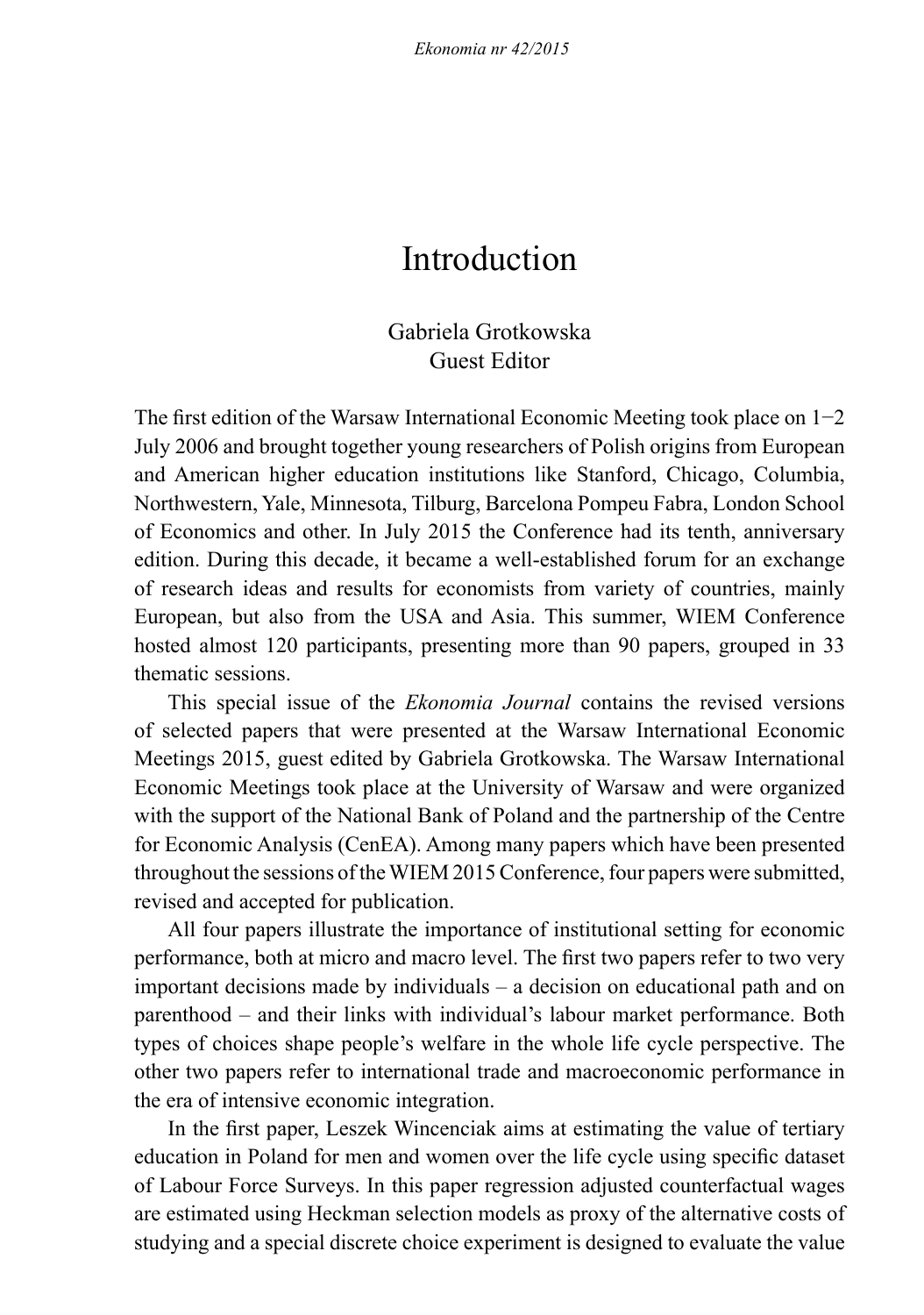of time devoted for studying as a proxy of effort required to complete the studies. Results suggest that there are significant differences in results for men and women as for net present value of tertiary education.

In the second paper, Ewa Cukrowska-Torzewska deals with parenthood- -induced inequalities in the labour market outcomes of men and women in Poland. Her paper extends the existing framework of research by providing a joint analysis of parenthood impact on working hours and wages for men and women for a transition economy. Using propensity score matching and fixed effects estimation this paper reveals that parenthood is associated with longer working hours and greater wages for men and shorter working hours and lower wages for women. The gaps in working hours may be however partially attributed to unobserved differences between parents and childless individuals.

In the third paper, Andrzej Cieślik and Łukasz Goczek investigate the empirical relationship between corruption and export performance of firms in 30 postcommunist countries. Their analytical framework refers to the recent strand in the new trade theory literature based on the Melitz (2003) model that stresses the importance of firm productivity and trade costs in entering the export markets. The empirical implementation of the theoretical framework is based on the fractional logit model and the IV–V BEEPS dataset covering the period 2008−2014. Their empirical results for over 20 thousand surveyed companies confirm the negative and statistically significant relationship between corruption and export performance in post-communist countries.

In the fourth paper, Adam P. Balcerzak and Michał Bernard Pietrzak try to verify the potential impact of the quality of institutional system of the EU countries on the process of convergence. They use the analytical framework of conditional β-convergence with econometric dynamic panel modeling. To measure the quality of institutional system the authors proposed an indicator, which was designed with TOPSIS method. Dynamic panel analysis carried out for the sample of the European Union countries and the years 2004−2010, confirmed that the high quality and adequacy of the institutional system to the conditions of the Knowledge Based Economy (KBE) supports convergence process in the EU.

#### *Keynote Lecture Series in Honour of Leonid Hurwicz*

The edition of the Conference in 2015 saw the fourth lecture of the Keynote Lecture Series in Honour of Leonid Hurwicz, organized by the Centre for Economic Analysis (CenEA). The aim of the Keynote Lecture Series is to honour the contribution to economics of Prof. Leonid Hurwicz. Prof. Hurwicz is best known for his research in the area of game theory and mechanism design theory and was awarded the Nobel Prize in Economics of 2007 (jointly with Eric Maskin and Roger Myerson). Guest lecturer in 2015 was John Michael Van Reenen with presentation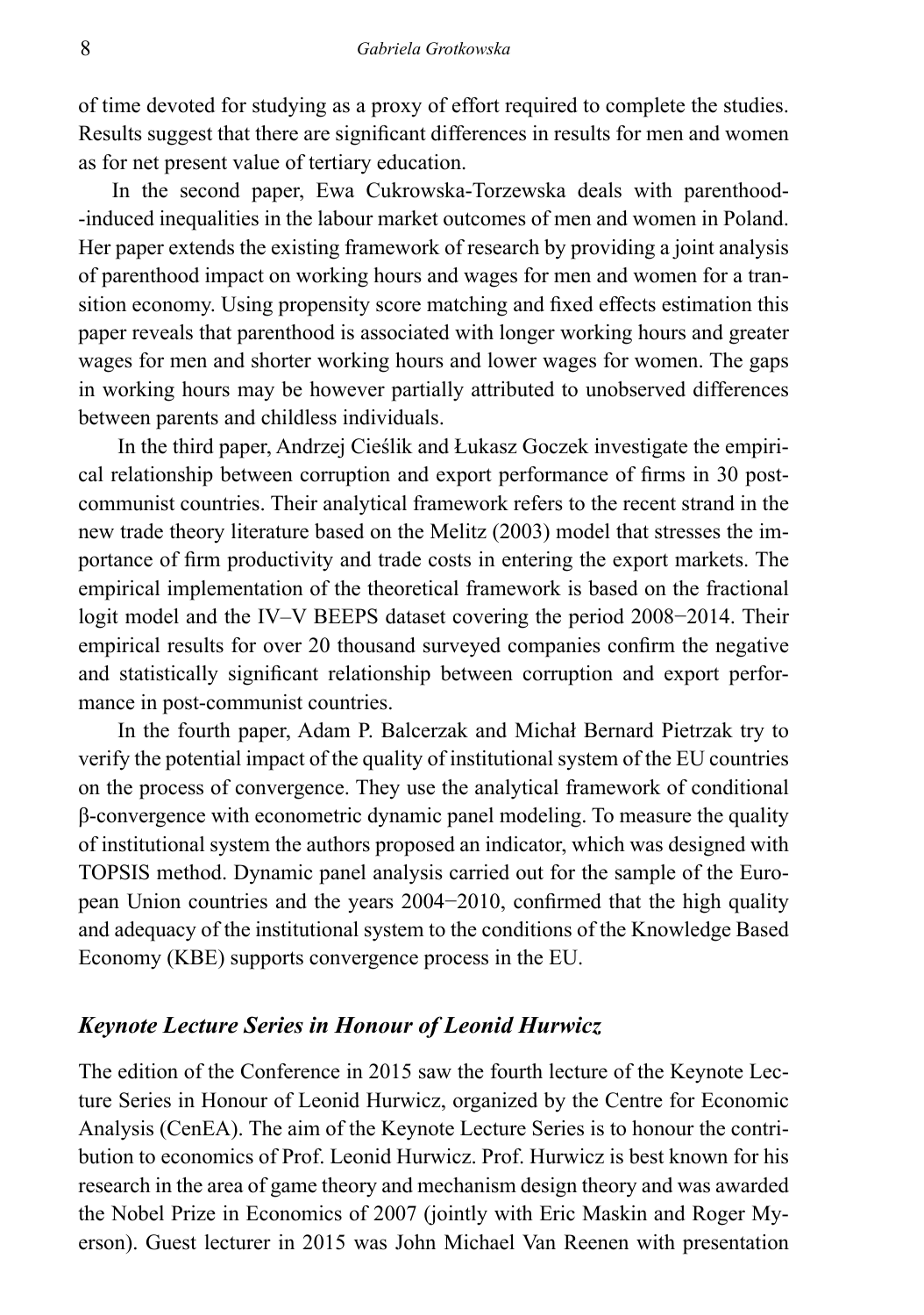*Restoring Productivity: Does Management Matter?* John Michael Van Reenen is a Professor in the Department of Economics and Director of the Centre for Economic Performance at the London School of Economics. In 2009 Van Reenen was awarded (jointly with Fabrizio Zilibotti) the Yrjö Jahnsson Award. It is awarded by the European Economic Association to the best economist in Europe under the age of 45. His research focuses on the causes and consequences of innovation. His early work focused on the impact of technology on wages, inequality, jobs and firm profits. A characteristics of his approach is a focus on empirical evidence of large-scale datasets and an emphasis on public policy. He has been a full professor in University College London and a visiting professor in University of California, Berkeley, Stanford Business School, Harvard University and Princeton University. In 2000–2001 he was a senior advisor to the Secretary of State for Health Alan Milburn and helped write the NHS Plan 2000. He is currently on the editorial board of *Quantitative Economics* and *Management Science*. Previously, he has served on the Editorial Boards of the *Journal of Industrial Economics*, *Journal of Economic Literature* and *Review of Economic Studies*. He is a member of the Council of the Royal Economic Society. He is a fellow of the Econometric Society and British Academy as well as a Research Fellow at the NBER,CEPR and IZA.

### *WIEM 2015 Keynote Address*

During the WIEM 2015, the keynote speech was given by Prof. Gianmarco Ottaviano with presentation *Trade, Competition and Productivity*. He is a professor of the Faculty of Economics at the London School of Economics and a member of the Centre for Economic Performance at London School of Economics, Research Fellow at the Fondazione Eni Enrico Mattei (FEEM) of Milan, Research Fellow at the Centre for Economic Policy Research (CEPR), Senior Non-Resident Fellow at Bruegel in Brussels, Research Fellow at the Center for Financial Studies (CFS) in Frankfurt, Research Fellow at Centro Studi "Luca d'Aglian" (LDA) in Turin, External Research Fellow at the Centre for Research and Analysis of Migration (Cream) in London, External Fellow Leverhulme Centre for Research on Globalisation and Economic Policy (GEP) at the University of Nottingham and Research Affiliate at the Institut de Analisi Economica, CSIC, Universitat Autonoma de Barcelona in Barcelona. Professor Ottaviano made a significant contribution to the development of new trade theory. In particular he published numerous articles on the problem of diversity of companies and its impact on trade, innovation and labour market. Another area of Prof. Ottaviano's interest is the new economic geography. More recently he undertook research on immigration and its impact on national labour markets. He belongs to the Editorial Boards of such journals as: *Economie Internationale*, *Journal of the European Economic Association*, *Journal of Economic Geography*, *Journal of Regional Science*, *Journal of Urban Economics*,